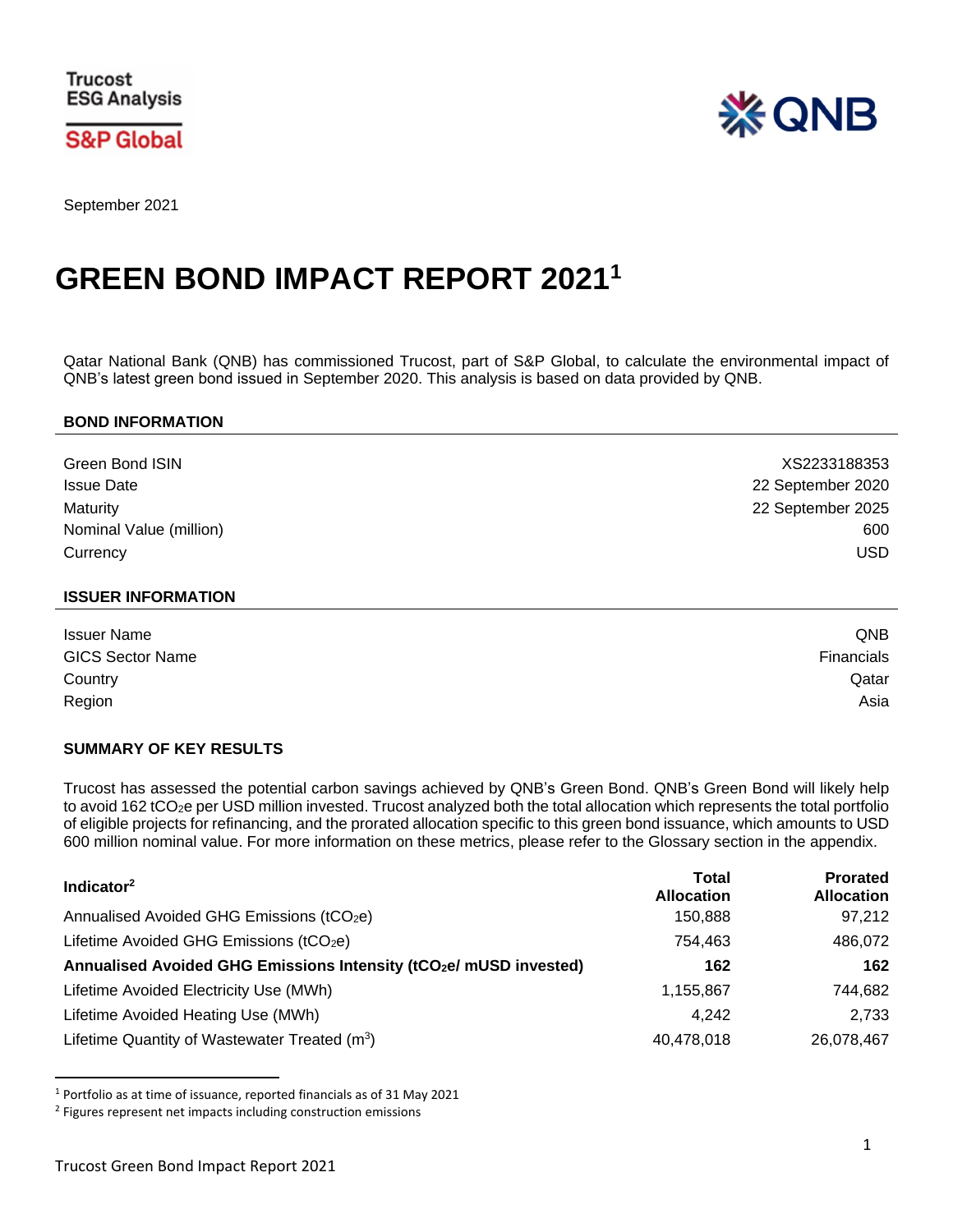| <b>Indicator</b>                                                | <b>Total</b><br><b>Allocation</b> | <b>Prorated</b><br><b>Allocation</b> |
|-----------------------------------------------------------------|-----------------------------------|--------------------------------------|
| Annualised Portfolio Construction emissions (tCO2e)             | 13.554                            | 8,732                                |
| Annualised Portfolio Operational emissions (tCO <sub>2</sub> e) | 305,544                           | 196.851                              |
| Annualised Baseline Operational emissions (tCO <sub>2</sub> e)  | 469,986                           | 302,794                              |
| Lifetime Portfolio Construction emissions (tCO2e)               | 67.716                            | 43,627                               |
| Lifetime Portfolio Operational emissions (tCO2e)                | 1,527,635                         | 984,198                              |
| Lifetime Baseline Operational emissions (tCO2e)                 | 2,349,814                         | 1,513,897                            |

## **USE OF PROCEEDS**

The charts below show the use of proceeds (%) per sector and region. The proceeds are allocated to finance projects related to Green Buildings, Energy Efficiency, Sustainable Water and Wastewater Management located in Qatar, United Kingdom, France and Kuwait.



# **FIGURE 1: USE OF PROCEEDS BREAKDOWN BY ASSET TYPE<sup>3</sup>**

The majority of proceeds are allocated to Green Buildings at 79%. Other project types funded by QNB's Green Bond include Energy Efficiency at 13% and Sustainable Water and Wastewater Management projects at 8%.

The projects refinanced by the bond are categorized according to the Green Bond Principles and the Climate Bonds Initiative (CBI) Taxonomy.

 $\overline{a}$ 

<sup>3</sup> Portfolio as at time of issuance, reported financials as of 31 May 2021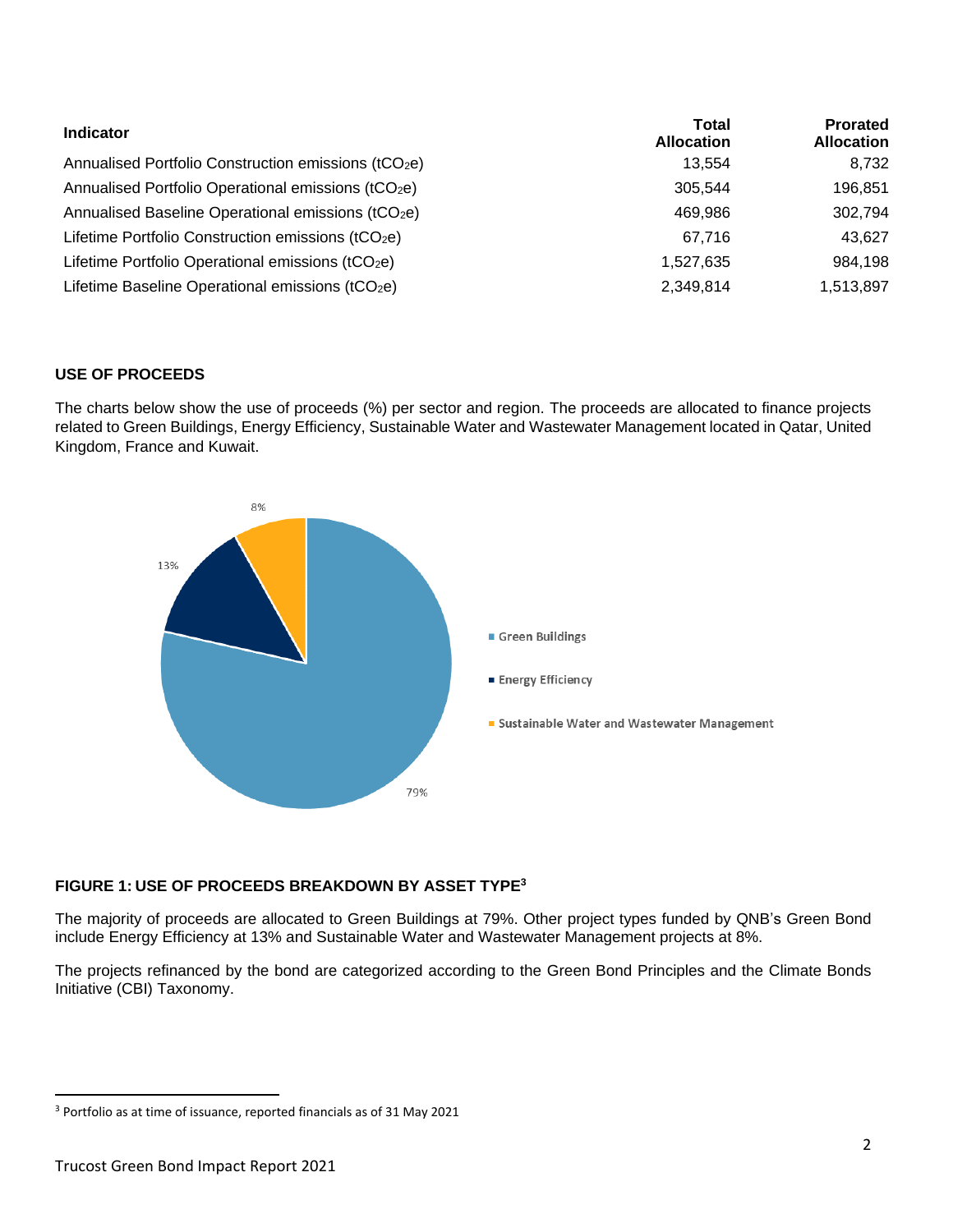

# **FIGURE 2: USE OF PROCEEDS BREAKDOWN BY REGION AND COUNTRY<sup>4</sup>**

The chart above shows the aggregated breakdown of the use of proceeds per region and country (%). All the projects refinanced by the green bond are or will be located in Europe (63%) and Asia (37%). The majority of the projects financed by the green bond are or will be in the United Kingdom (56%).

## **PROJECT AVOIDED EMISSIONS**

In order to analyze the anticipated avoided emissions of QNB's Green Bond, Trucost has assessed the impact of each project refinanced.

Trucost has calculated the avoided emissions on a lifetime and annualized basis. The avoided emissions are calculated based on the lifecycle emissions of a project including construction and operations of projects compared to the relevant baseline for each project, defined as a reasonable business-as-usual scenario in the absence of the project considered.

Trucost has considered both project refinancing and investment contributed to the project by the bond to estimate the avoided emissions financed by the green bond. For refinancing, the prorated annualized avoided emissions to be allocated equal that of the project during its lifecycle, however, the lifetime avoided emissions are allocated only for duration of the bond. The impacts are then apportioned according to QNB's share of financing of the projects. For example, if QNB finances or owns 1% of the project value then QNB is held accountable for 1% of the net impact generated by the project.

The table below displays the results of the avoided emissions analysis at the project level. Positive values denote avoided emissions while negative values denote increased emissions compared to the baseline scenario. For more information on the methodology, assumptions and limitations, please refer to the appendix.

 $\overline{a}$ 

<sup>4</sup> Portfolio as at time of issuance, reported financials as of 31 May 2021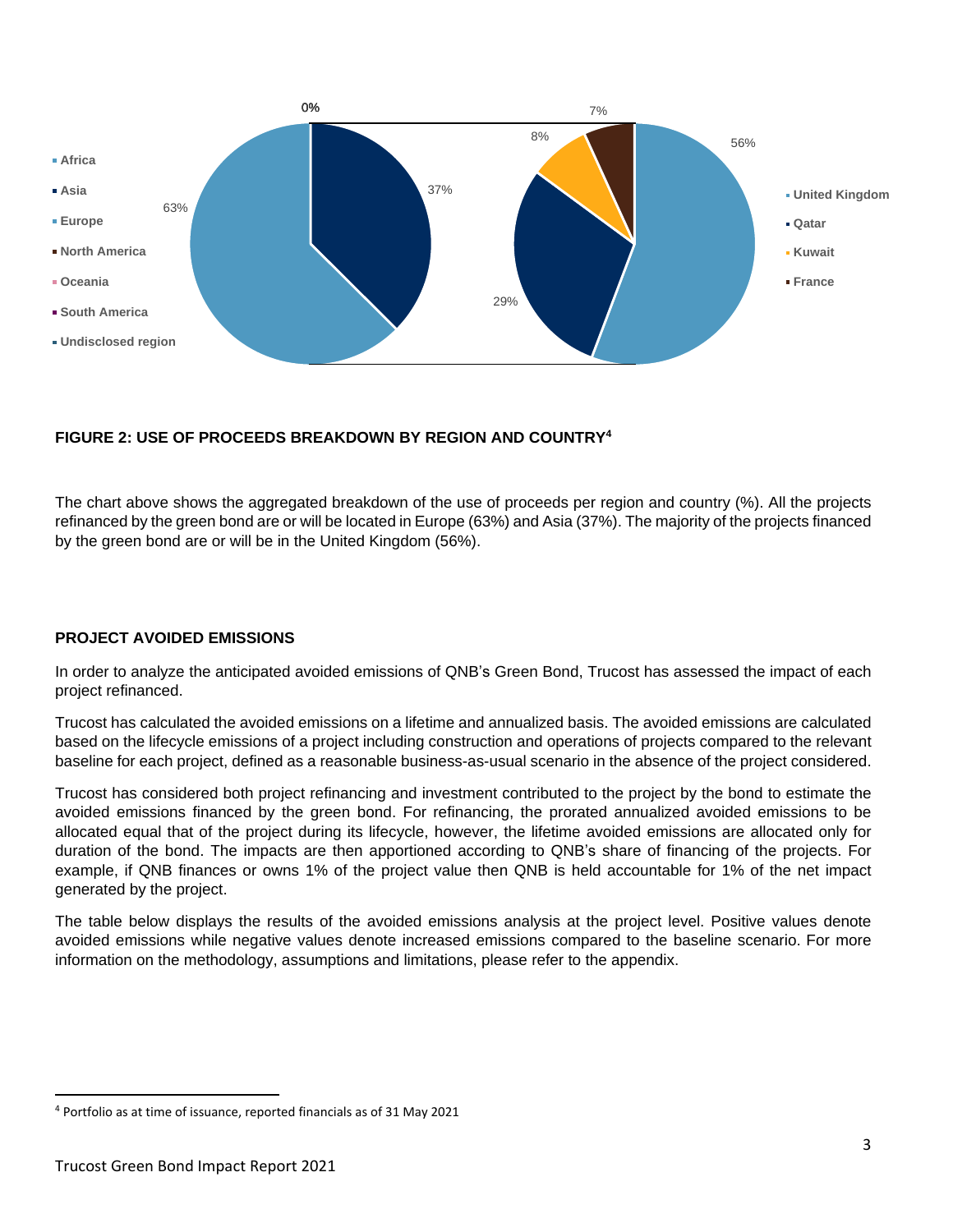# **TABLE 1: APPORTIONED AVOIDED EMISSIONS ANALYSIS AT THE PROJECT LEVEL (PRORATED ALLOCATION) INCLUDING CONSTRUCTION EMISSIONS**

| Category                                             | Type of<br>Asset                   | "Bond<br>allocation"<br>of prorated<br>amount | Lifetime<br>Avoided<br><b>Electricity</b><br>Use<br>(MWh) | Lifetime<br>Avoided<br>Heating<br>Use<br>(MWh) | Annualised<br>Avoided<br><b>Emissions</b><br>(tCO <sub>2</sub> e) | Annualised<br>Avoided<br><b>Emissions</b><br>Intensity<br>(tCO <sub>2</sub> el)<br>mUSD<br>invested) | Lifetime<br>Avoided<br>Emissions<br>(tCO <sub>2</sub> e) | Lifetime<br>Avoided<br><b>Emissions</b><br><b>Intensity</b><br>(tCO <sub>2</sub> el)<br>mUSD<br>invested) | Annual<br>Quantity<br>оf<br>Waste-<br>water<br>Treated<br>('000 m <sup>3</sup> ) | Lifetime<br>Quantity<br>οf<br>Waste-<br>water<br><b>Treated</b><br>('000 m <sup>3</sup> ) |
|------------------------------------------------------|------------------------------------|-----------------------------------------------|-----------------------------------------------------------|------------------------------------------------|-------------------------------------------------------------------|------------------------------------------------------------------------------------------------------|----------------------------------------------------------|-----------------------------------------------------------------------------------------------------------|----------------------------------------------------------------------------------|-------------------------------------------------------------------------------------------|
| Green<br><b>Buildings</b>                            | Hospitality,<br>Retail and<br>Flat | 79%                                           | 1,567                                                     | 2,733                                          | 35                                                                | 0.1                                                                                                  | 190                                                      | 0.4                                                                                                       | -                                                                                |                                                                                           |
| Energy<br>Efficiency                                 | <b>District</b><br>Cooling         | 13%                                           | 743,115                                                   | 0                                              | 97,176                                                            | 1,212                                                                                                | 485.882                                                  | 6,060                                                                                                     | -                                                                                |                                                                                           |
| Sustainable<br>Water and<br>Wastewater<br>Management | Waste-<br>water<br>Treatment       | 8%                                            |                                                           |                                                |                                                                   | $\overline{\phantom{a}}$                                                                             |                                                          | ۰.                                                                                                        | 1,043                                                                            | 26,078                                                                                    |
| <b>Total</b>                                         |                                    | 600 mUSD                                      | 744.682                                                   | 2.733                                          | 97,212                                                            | 162                                                                                                  | 486.072                                                  | 810                                                                                                       | 1.043                                                                            | 26,078                                                                                    |

The bond's portfolio (incl. construction emissions) will help avoid 486,072 tonnes of  $CO<sub>2</sub>e$  over the duration of the bond or about 97,212 tonnes a year, primarily from District Cooling project (97,176 tonnes CO2e a year). The annualized avoidance ratio is 162 tonnes CO<sub>2</sub>e/mUSD invested. While the portfolio as a whole will help avoid emissions, certain assets in the green building category will not generate any positive impact compared to the baseline scenario. This is due to the impacts generated by their construction.

## **TABLE 2: APPORTIONED AVOIDED EMISSIONS ANALYSIS AT THE PROJECT LEVEL (PRORATED ALLOCATION) EXCLUDING CONSTRUCTION EMISSIONS**

| Category                                             | Type of<br>Asset                   | "Bond<br>allocation"<br>of prorated<br>amount | Lifetime<br>Avoided<br><b>Electricity</b><br>Use<br>(MWh) | Lifetime<br>Avoided<br>Heating<br>Use<br>(MWh) | <b>Annualised</b><br><b>Avoided</b><br><b>Emissions</b><br>(tCO <sub>2</sub> e) | Annualised<br>Avoided<br><b>Emissions</b><br>Intensity<br>(tCO <sub>2</sub> el)<br>mUSD<br>invested) | Lifetime<br>Avoided<br>Emissions<br>(tCO <sub>2</sub> e) | Lifetime<br>Avoided<br><b>Emissions</b><br>Intensity<br>(tCO <sub>2</sub> el)<br>mUSD<br>invested) | Annual<br>Quantity<br>οf<br><b>Waste-</b><br>water<br>Treated<br>('000 m <sup>3</sup> ) | Lifetime<br>Quantity<br>οf<br><b>Waste-</b><br>water<br>Treated<br>('000 mˀ) |
|------------------------------------------------------|------------------------------------|-----------------------------------------------|-----------------------------------------------------------|------------------------------------------------|---------------------------------------------------------------------------------|------------------------------------------------------------------------------------------------------|----------------------------------------------------------|----------------------------------------------------------------------------------------------------|-----------------------------------------------------------------------------------------|------------------------------------------------------------------------------|
| Green<br><b>Buildings</b>                            | Hospitality,<br>Retail and<br>Flat | 79%                                           | 1,567                                                     | 2,733                                          | 253                                                                             | 0.5                                                                                                  | 1,244                                                    | 2.6                                                                                                |                                                                                         |                                                                              |
| Energy<br>Efficiency                                 | <b>District</b><br>Cooling         | 13%                                           | 743.115                                                   | 0                                              | 105.691                                                                         | 1,318                                                                                                | 528,455                                                  | 6,592                                                                                              |                                                                                         |                                                                              |
| Sustainable<br>Water and<br>Wastewater<br>Management | Waste-<br>water<br>Treatment       | 8%                                            |                                                           |                                                | $\overline{\phantom{a}}$                                                        | $\overline{\phantom{a}}$                                                                             |                                                          | $\sim$                                                                                             | 1,043                                                                                   | 26,078                                                                       |
| <b>Total</b>                                         |                                    | 600 mUSD                                      | 744.682                                                   | 2,733                                          | 105,944                                                                         | 177                                                                                                  | 529,699                                                  | 883                                                                                                | 1,043                                                                                   | 26,078                                                                       |

The bond's portfolio (excl. construction emissions) will help avoid 529,699 tonnes of  $CO<sub>2</sub>e$  over the duration of the bond or about 105,944 tonnes a year, primarily from District Cooling project (105,691 tonnes CO<sub>2</sub>e a year). The annualized avoidance ratio is 177 tonnes CO<sub>2</sub>e/mUSD invested. All the assets in the green building category will generate positive impact compared to the baseline scenario in this case since the impacts generated by their construction are excluded.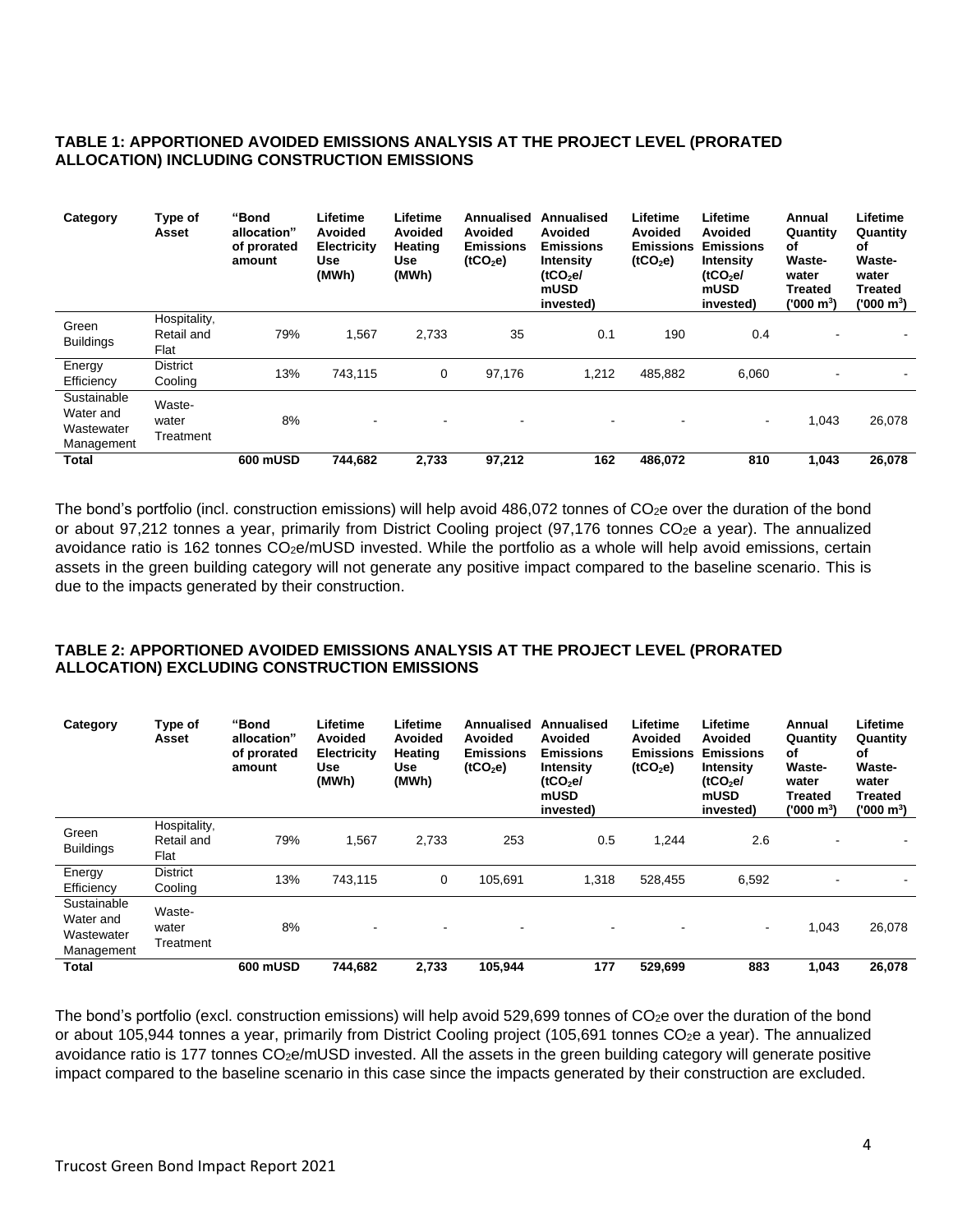#### **APPENDIX**

#### **METHODOLOGY**

Trucost follows a rigorous life cycle analysis-based research process, underpinned by a robust quality management system.

For each project, Trucost seeks to quantify the net impact – either positive or negative – that the project will have compared to a relevant baseline greenhouse gas emissions scenario, in other words compared to a business-as-usual (BAU) scenario. The BAU scenario takes the conservative approach to only account for impacts associated with the operation of the technology that is being replaced – not its manufacture/construction, nor disposal/decommissioning, unless a clear case exists to do otherwise.

For instance, for an investment in newly constructed certified green building in the United Kingdom, the BAU scenario is the operation of a similar building without sustainability certification. The investment scenario includes the lifetime emissions from the construction and operation of the green building. The net benefit is the difference between the emissions from the project financed and the emissions associated with the BAU scenario.

*Lifetime Avoided Emissions* (tCO2e) *= BAU Operational Lifetime GHG Emissions* (tCO2e) *– [Alternative Project Construction Lifetime GHG Emissions* (tCO2e) *+ Alternative Project Operational Lifetime GHG Emissions*   $(tCO<sub>2</sub>e)$ 

#### **Green Building:**

The baseline scenario for green building is assumed to be the operation of a similar building without sustainability certification.

The construction impacts are modelled based on a similar type of building and as a function of the floor area.

The operational impacts from electricity are calculated by multiplying the amount of electricity use per year by the corresponding grid emission factor. The impacts of heating use in the building are calculated for one year and then assumed to remain constant for all consecutive years the building is in operation.

Trucost modelled electricity and heating energy consumption and carbon emissions using energy and emission intensity factors based on the floor area provided by QNB. Trucost has researched the most accurate energy intensity factors available, in absence of a consistent official energy intensity database.

#### **Energy Efficiency:**

The baseline scenario for district cooling project is assumed to be the operation of a conventional cooling system in the same building.

The construction impacts are based on a similar type of chiller and district cooling network and as a function of the total cooling capacity and the length of the network.

The operational impacts from electricity are calculated by multiplying the amount of electricity use per year by the corresponding grid emission factor.

#### **Sustainable Water and Wastewater Management:**

The numbers are included in the report as disclosed by QNB.

#### **ASSUMPTIONS**

Trucost combines data from leading global databases with internal modelling to calculate the net benefits of individual investments. Disclosed data used includes project type, asset life, investment value, quantity of assets, size, year of construction and, country or region of deployment.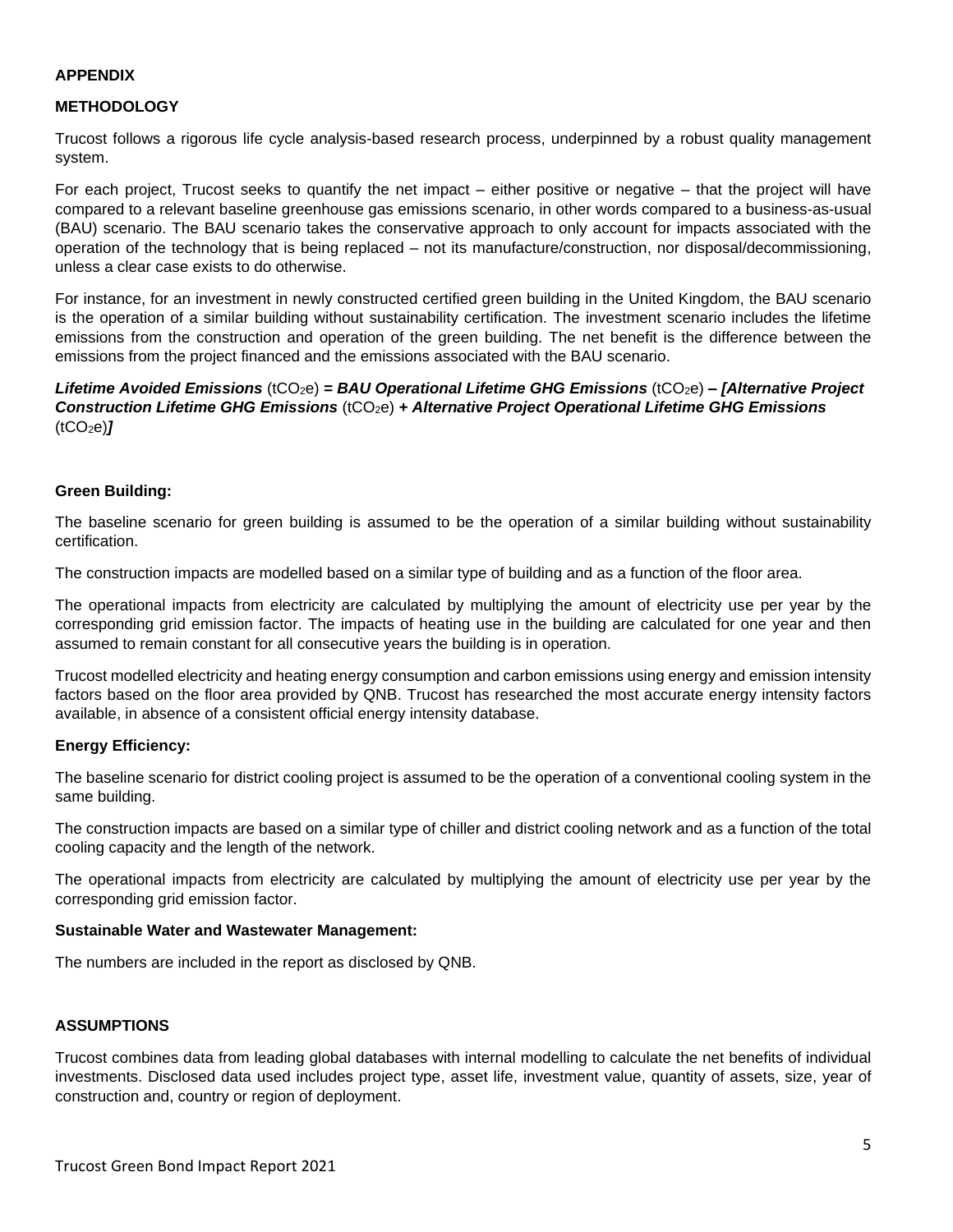Trucost has also created analytics to account for changes in national infrastructure to 2050. This includes the change in the mix of energy sources to generate energy for the national grid, for example, from a planned increase in the use of renewable energy generation.

As mentioned above, Trucost has considered both project re-financing and the investment contributed to the project by the bond to determine the green bond financed avoided carbon emissions.

A number of assumptions are taken when calculating the environmental performance of a project. The assumptions that we deem most relevant are listed below:

- Chiller load factor is taken as 60% with COP value of 9.6.
- The district cooling systems are considered to have 35% lower electricity consumption compared to conventional cooling.
- After the end of the asset life, the asset is deemed to be decommissioned and the benefits from this asset end.
- The planned evolution of the national grid is taken into account such that changes in generation mix and growth in energy production are accounted for.
- The efficiency of the asset being deployed, and the asset being replaced do not change over time (with the exception of the national grid).
- Due to data availability, the grid's planned evolution is forecasted up until 2050. Beyond that year the grid mix is deemed constant. Likewise, the grid mix is assumed to be constant before the year 2000.
- The duration of both the bond and the total allocation are assumed to be the same.

#### **LIMITATIONS AND CONSIDERATIONS**

The results are forecasted based on current technologies and expected changes in infrastructure, like the national grid. Metrics produced by our analysis are estimates and may not be directly replicated in the real world. This can be due to increasing or decreasing efficiencies of project performance, or changing external factors, such as the amount of wind a wind farm receives for instance.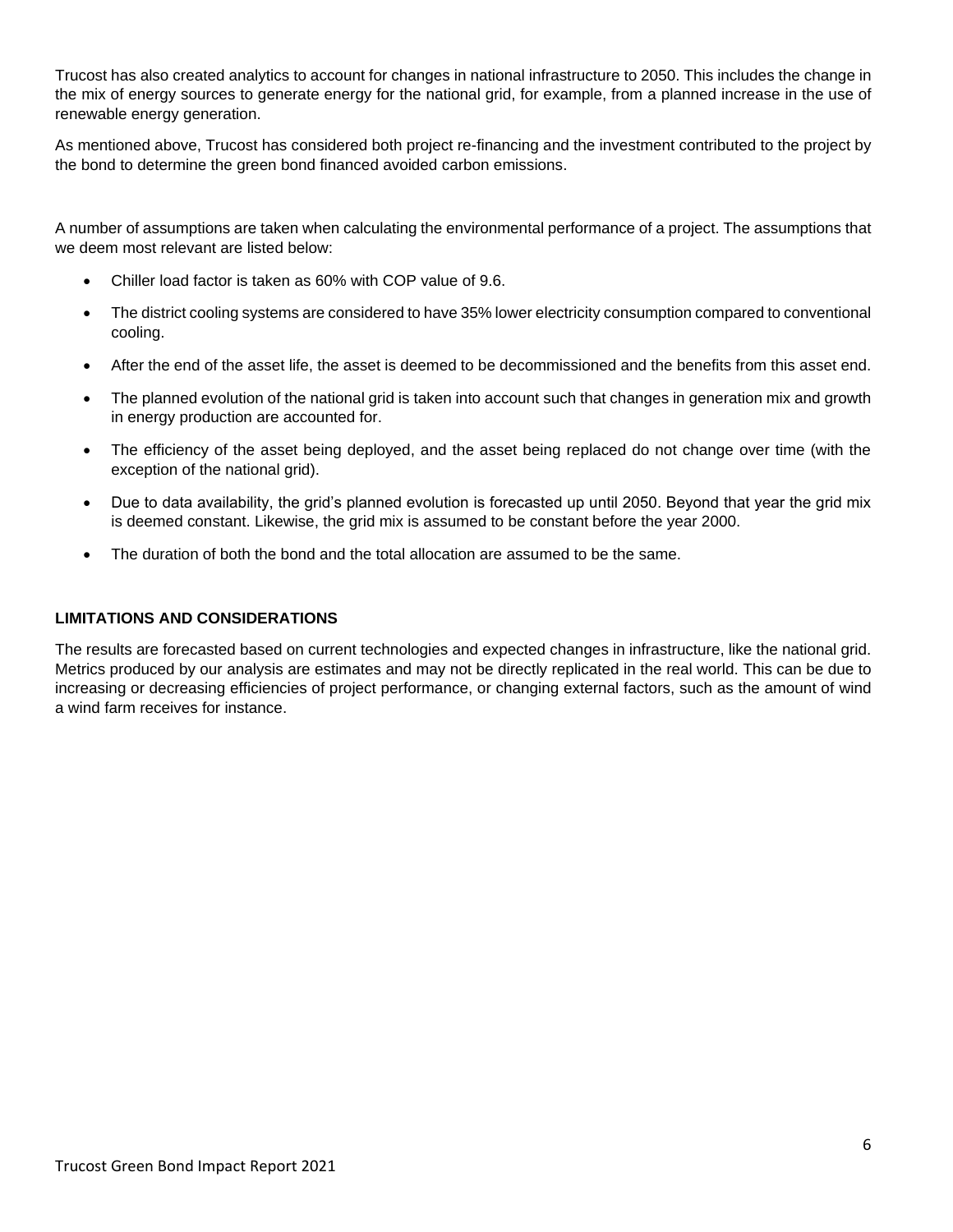# **SOURCE DATA**

Trucost used reported data whenever these were available and estimated the data when the data was not provided or incomplete, using the Trucost estimation model for avoided emissions. The analysis models carbon emissions using emissions intensity factors.

| <b>Source types</b>                                                                | Data used by Trucost                                                                                                                                                                                                                                                                                        |
|------------------------------------------------------------------------------------|-------------------------------------------------------------------------------------------------------------------------------------------------------------------------------------------------------------------------------------------------------------------------------------------------------------|
| Green Building: Total Floor Space (m <sup>2</sup> )                                | Data provided by QNB                                                                                                                                                                                                                                                                                        |
| Green Building: Building Certification                                             | Data provided by QNB                                                                                                                                                                                                                                                                                        |
| District Cooling: Total Cooling Capacity (MW)                                      | Data provided by QNB                                                                                                                                                                                                                                                                                        |
| <b>District Cooling: Chiller Type</b>                                              | Data provided by QNB                                                                                                                                                                                                                                                                                        |
| District Cooling: Length of District Cooling Networks (km)                         | Data provided by QNB                                                                                                                                                                                                                                                                                        |
| Sustainable Wastewater: Annual Quantity of Wastewater Treated<br>(m <sup>3</sup> ) | Data provided by QNB                                                                                                                                                                                                                                                                                        |
| Asset Life (years)                                                                 | Data provided by QNB                                                                                                                                                                                                                                                                                        |
| <b>Construction Year</b>                                                           | Data provided by QNB                                                                                                                                                                                                                                                                                        |
| Asset Type                                                                         | Data provided by QNB                                                                                                                                                                                                                                                                                        |
| Locations                                                                          | Data provided by QNB                                                                                                                                                                                                                                                                                        |
| Use of Proceeds                                                                    | Data provided by QNB                                                                                                                                                                                                                                                                                        |
| <b>Total Asset Value</b>                                                           | Data provided by QNB                                                                                                                                                                                                                                                                                        |
| Energy Intensity and Energy Mix - France                                           | Estimated from: Centre d'études et de<br>recherches économiques sur l'énergie<br>(CEREN)                                                                                                                                                                                                                    |
| Energy Intensity and Energy Mix - United Kingdom                                   | <b>Estimated from: Non-domestic National</b><br>Energy Efficiency Data Framework (ND-<br>NEED), 2021                                                                                                                                                                                                        |
|                                                                                    | Energy consumption in new domestic buildings<br>2015 to 2017 (England and Wales)                                                                                                                                                                                                                            |
| Energy Intensity and Energy Mix - Qatar<br>Energy savings from GSAS certifications | Estimated from: Y. Alhorr, E. Elsarrag, Climate<br>change mitigation through energy<br>benchmarking in the GCC green buildings<br>codes, Buildings 2015, 5(2), 700-714                                                                                                                                      |
| Energy savings from BREEAM certifications                                          | <b>BREEAM New Construction - Non-Domestic</b><br>Buildings Technical Manual SD5073-<br>5.0:2011<br>Department of Building Services Engineering,<br>The Hong Kong Polytechnic University, Hung<br>Hom, Kowloon, Hong Kong SAR, China -<br>Benchmarking energy use assessment of HK-<br>BEAM, BREEAM and LEED |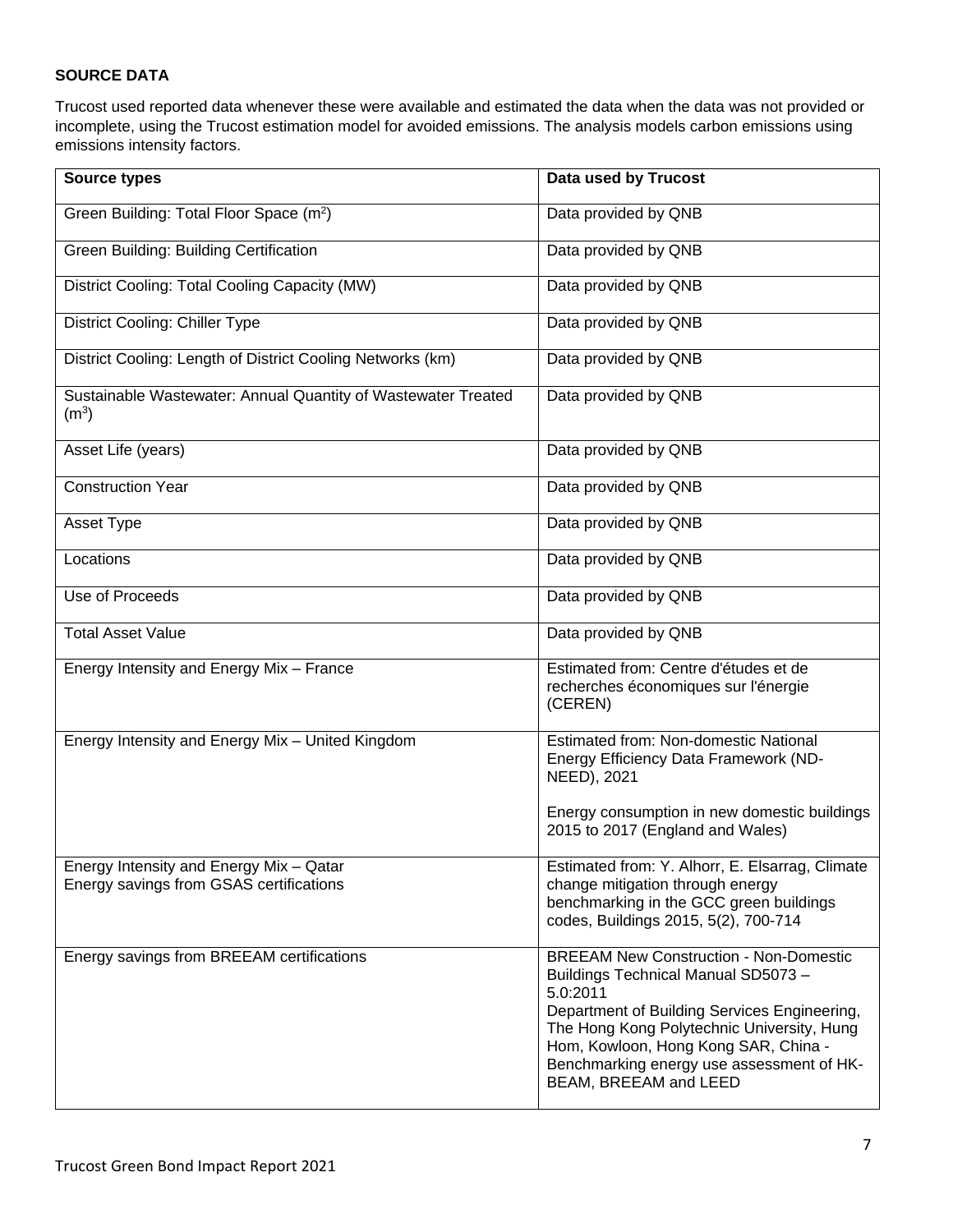| Energy savings from HQE certifications                                                        | France GBC, International environmental<br>certifications for the design and construction of<br>non-residential buildings: the positioning of<br>HQE certification relative to BREEAM and<br>LEED, 2015                                                                                                                                                                                        |
|-----------------------------------------------------------------------------------------------|------------------------------------------------------------------------------------------------------------------------------------------------------------------------------------------------------------------------------------------------------------------------------------------------------------------------------------------------------------------------------------------------|
| <b>Fossil Fuels GHG Emissions Factors</b>                                                     | Department for Environment Food & Rural<br>Affairs, 2021                                                                                                                                                                                                                                                                                                                                       |
| Electricity GHG Emission Factors from 2000 to 2050                                            | Trucost has used electricity generation data<br>(GWh per year) per country/ US state per<br>production type in conjunction with LCA data<br>from Ecoinvent to create forecast national grid<br>emissions factors from 2000 to 2050.                                                                                                                                                            |
| GHG Emission Factors associated with the Construction of Building                             | University of Washington. (2016) Initial<br>Embodied Carbon Data Visualization. Carbon<br>Leadership Forum. [Online] Available from:<br>http://carbonleadershipforum.org/projects/emb<br>odied-carbon-benchmark-study-data-<br>visualization/<br>[Accessed on: 9.8.21]. Please select 'Building<br>use' for X Axis and 'Structure, foundation,<br>enclosure and interiors' for Building Scope. |
| GHG Emission Factors associated with the Construction of Chiller<br>Production and Pipeline   | Ecoinvent Version 3 - Life-cycle analysis (LCA)<br>datasets                                                                                                                                                                                                                                                                                                                                    |
| COP and Load Factor of Chiller to estimate Annual Cooling Energy<br>Production (kWh per year) | Daikin, Centrifugal Compressor Water Chillers,<br>https://daikinlatam.com/wp-<br>content/uploads/2018/05/Daikin_WDC_Single-<br>Stage_Dual_Centrifugal_Comp_Chiller.pdf                                                                                                                                                                                                                         |
| District Cooling Electricity Consumption Savings (%)                                          | Danfoss,<br>https://files.danfoss.com/download/Heating/Da<br>nfoss_District_Cooling_Infographic.pdf                                                                                                                                                                                                                                                                                            |
| <b>Exchange Rate for Currency Conversion</b>                                                  | S&P Capital IQ                                                                                                                                                                                                                                                                                                                                                                                 |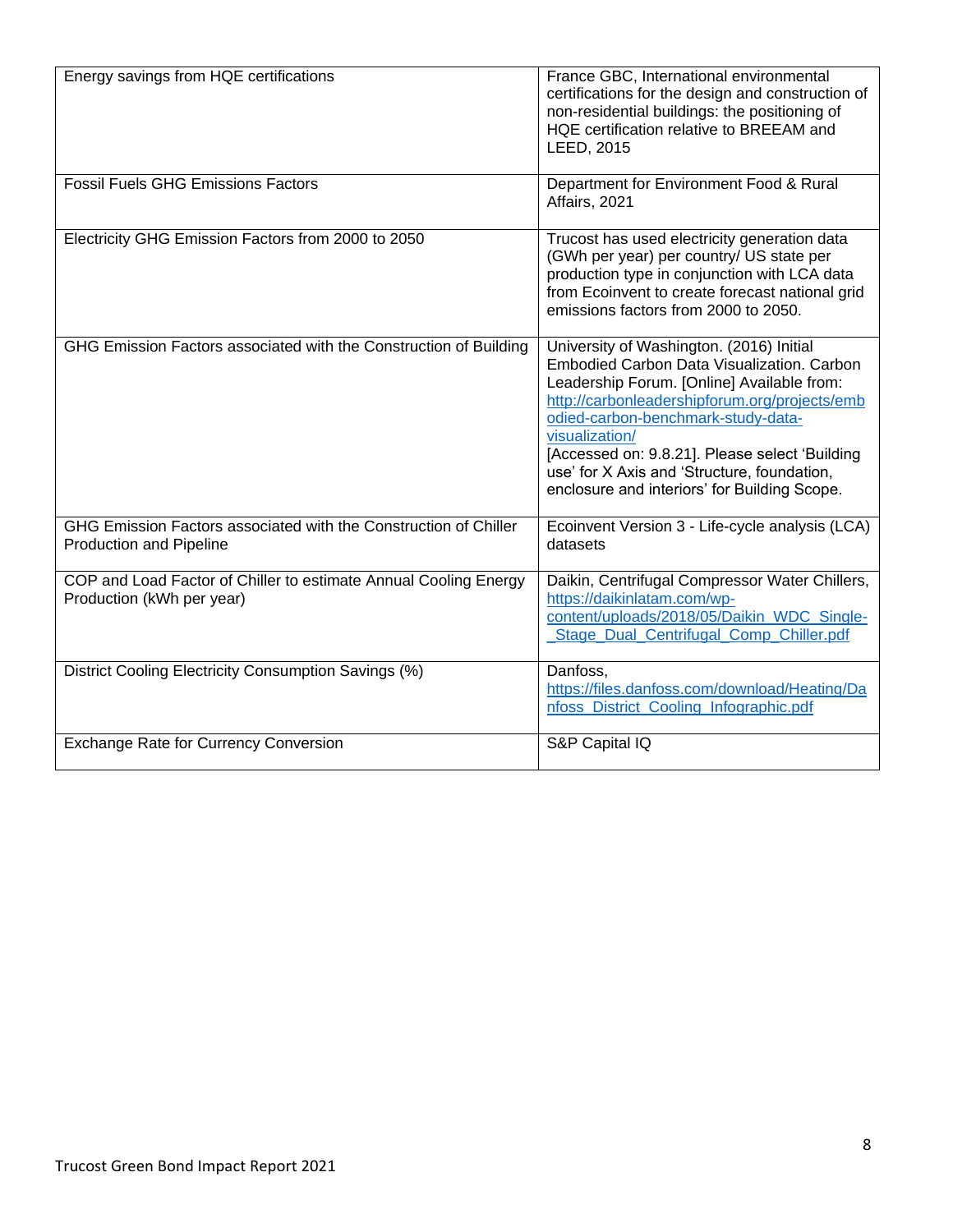| <b>GLOSSARY OF THE MAIN TERMS</b>                                                                    |                                                                                                                                                                                                                                                                                                                                                                                                                           |
|------------------------------------------------------------------------------------------------------|---------------------------------------------------------------------------------------------------------------------------------------------------------------------------------------------------------------------------------------------------------------------------------------------------------------------------------------------------------------------------------------------------------------------------|
| <b>Name</b>                                                                                          | <b>Description</b>                                                                                                                                                                                                                                                                                                                                                                                                        |
| Green Bond ISIN                                                                                      | International Securities Identification Number (ISIN) is a 12 character alpha-numerical<br>code that uniquely identifies a security listed on a stock exchange.                                                                                                                                                                                                                                                           |
| <b>Issuer Name</b>                                                                                   | Listed name of the company issuing the bond (excluding share class information, but<br>including business-related abbreviations such as 'PLC', 'LTD' etc.).                                                                                                                                                                                                                                                               |
| <b>GICS Sector Name</b>                                                                              | The Global Industry Classification Standard (GICS®) was developed by MSCI and<br>Standard & Poor's (S&P) to enhance the investment research and asset management<br>process for financial professionals worldwide. The GICS structure consists of 11<br>sectors, 24 industry groups, 67 industries and 156 sub-industries. The taxonomy and<br>structure of the classification system are available in the public domain. |
| Country                                                                                              | Country of headquarter. For dual listed companies, only one country is displayed.                                                                                                                                                                                                                                                                                                                                         |
| Region                                                                                               | Region where the country is located.                                                                                                                                                                                                                                                                                                                                                                                      |
| <b>Issue Date</b>                                                                                    | Date the bond was issued/priced to market. (Day-Month-Year)                                                                                                                                                                                                                                                                                                                                                               |
| Maturity                                                                                             | Date at which the principle amount of bond is due. (Day-Month-Year)                                                                                                                                                                                                                                                                                                                                                       |
| <b>Nominal Value</b>                                                                                 | Amount issued in the denominated currency.                                                                                                                                                                                                                                                                                                                                                                                |
| Currency                                                                                             | Bond denominated currency.                                                                                                                                                                                                                                                                                                                                                                                                |
| <b>Annualised Avoided GHG</b><br>Emissions ( $tCO2e$ )                                               | The estimated amount of avoided carbon emissions that can be achieved by the bond<br>within a year (tCO <sub>2</sub> -eq). This value covers SDG 13: Climate action.                                                                                                                                                                                                                                                      |
| <b>Lifetime Avoided GHG</b><br>Emissions (tCO <sub>2</sub> e)                                        | The estimated amount of avoided carbon emissions that can be achieved by the bond<br>over the lifetime of the projects (tCO2-eq).                                                                                                                                                                                                                                                                                         |
| <b>Annualised Avoided GHG</b><br><b>Emissions Intensity</b><br>(tCO <sub>2</sub> e/million invested) | The estimated amount of avoided carbon emissions that can be achieved by the bond<br>within a year (tCO <sub>2</sub> -eq) per Million of reported currency invested. This value covers<br>SDG 13: Climate action.                                                                                                                                                                                                         |
| <b>Lifetime Avoided GHG</b><br><b>Emissions Intensity</b><br>(tCO <sub>2</sub> e/million invested)   | The estimated amount of avoided carbon emissions that can be achieved by the bond<br>over the lifetime of the projects (tCO <sub>2</sub> -eq) per Million of reported currency invested.<br>This value covers SDG 13: Climate action.                                                                                                                                                                                     |
| Sustainable Water and<br>Wastewater Management                                                       | Includes Water Monitoring, Water Storage, Water Treatment, Water Distribution, Flood<br>Defence, Nature-Based Water Solutions projects according to the Climate Bonds<br>Initiative (CBI) Taxonomy.                                                                                                                                                                                                                       |
| <b>Green Buildings</b>                                                                               | Includes Residential, Commercial, Products and systems for efficiency, Urban<br>development projects according to the Climate Bonds Initiative (CBI) Taxonomy.                                                                                                                                                                                                                                                            |
| <b>Energy Efficiency</b>                                                                             | Includes Energy Efficiency projects according to the Climate Bonds Initiative (CBI)<br>Taxonomy.                                                                                                                                                                                                                                                                                                                          |
| <b>Lifetime Avoided Electricity</b><br>Use (MWh)                                                     | Total lifetime electricity use (MWh) avoided by projects.                                                                                                                                                                                                                                                                                                                                                                 |
| <b>Lifetime Avoided Heating</b><br>Use (MWh)                                                         | Total lifetime heating use (MWh) avoided by projects.                                                                                                                                                                                                                                                                                                                                                                     |
| Lifetime Quantity of<br>Wastewater Treated (m <sup>3</sup> )                                         | Total lifetime quantity of wastewater treated $(m^3)$ by projects.                                                                                                                                                                                                                                                                                                                                                        |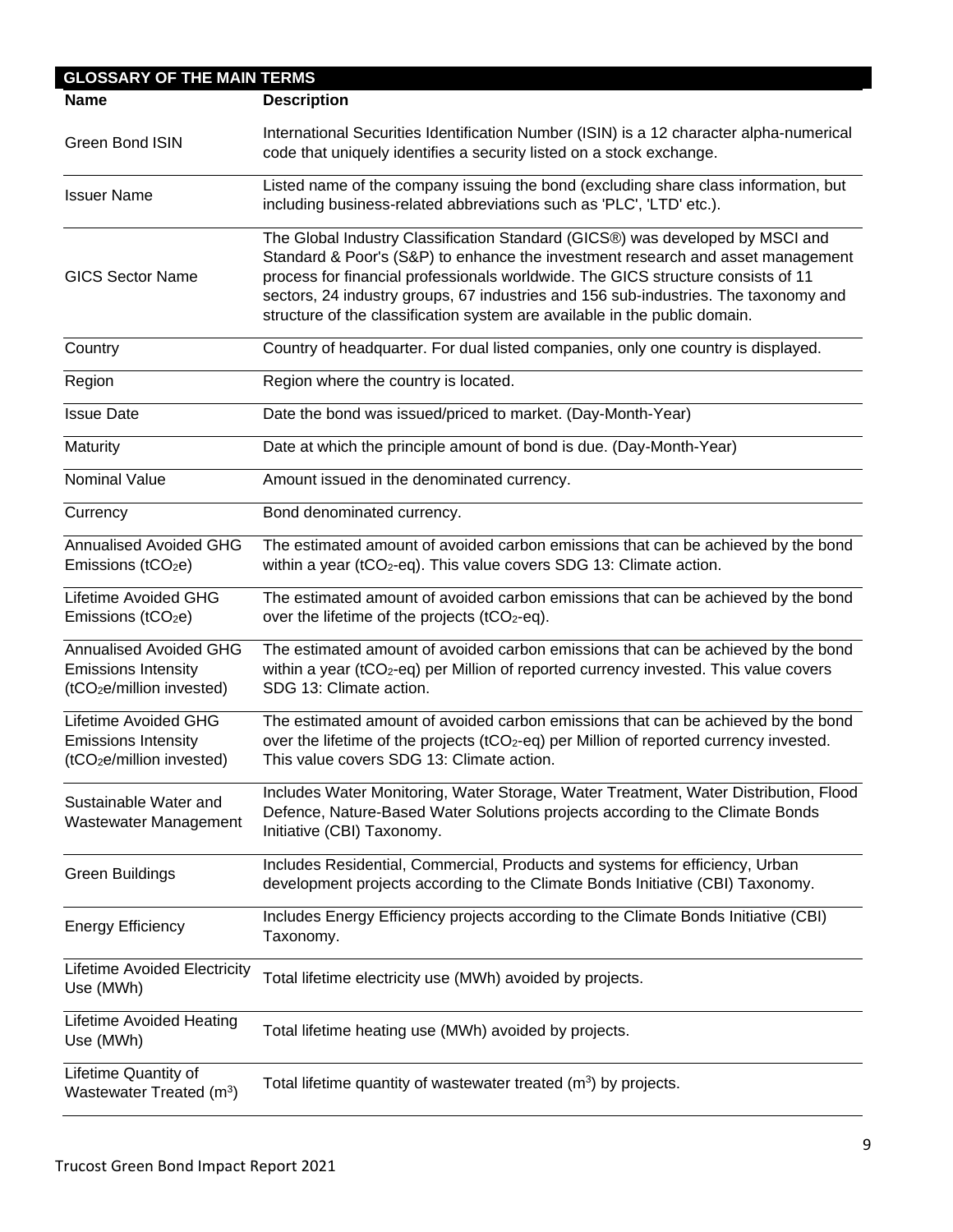| Annualised Portfolio<br>Construction emissions<br>(tCO <sub>2</sub> e)       | Annual GHG emissions ( $tCO2e$ ) associated with the construction of the projects.               |
|------------------------------------------------------------------------------|--------------------------------------------------------------------------------------------------|
| <b>Annualised Portfolio</b><br>Operational emissions<br>(tCO <sub>2</sub> e) | Annual GHG emissions (tCO <sub>2</sub> e) associated with the operations of the projects.        |
| <b>Annualised Baseline</b><br>Operational emissions<br>(tCO <sub>2</sub> e)  | Annual GHG emissions ( $tCO2e$ ) associated with the operations of the baseline.                 |
| Lifetime Portfolio<br>Construction emissions<br>(tCO <sub>2</sub> e)         | GHG emissions ( $tCO2e$ ) associated with the construction of the projects over its<br>lifetime. |
| Lifetime Portfolio<br>Operational emissions<br>(tCO <sub>2</sub> e)          | GHG emissions ( $tCO2e$ ) associated with the operations of the projects over its lifetime.      |
| Lifetime Baseline<br>Operational emissions<br>(tCO <sub>2</sub> e)           | GHG emissions ( $tCO2e$ ) associated with the operations of the baseline over its lifetime.      |
| Annual Quantity of<br>Wastewater Treated (m <sup>3</sup> )                   | Annual quantity of Wastewater treated $(m3)$ by water projects                                   |
| Lifetime Quantity of<br>Wastewater Treated (m <sup>3</sup> )                 | Lifetime quantity of Wastewater treated $(m3)$ by water projects                                 |